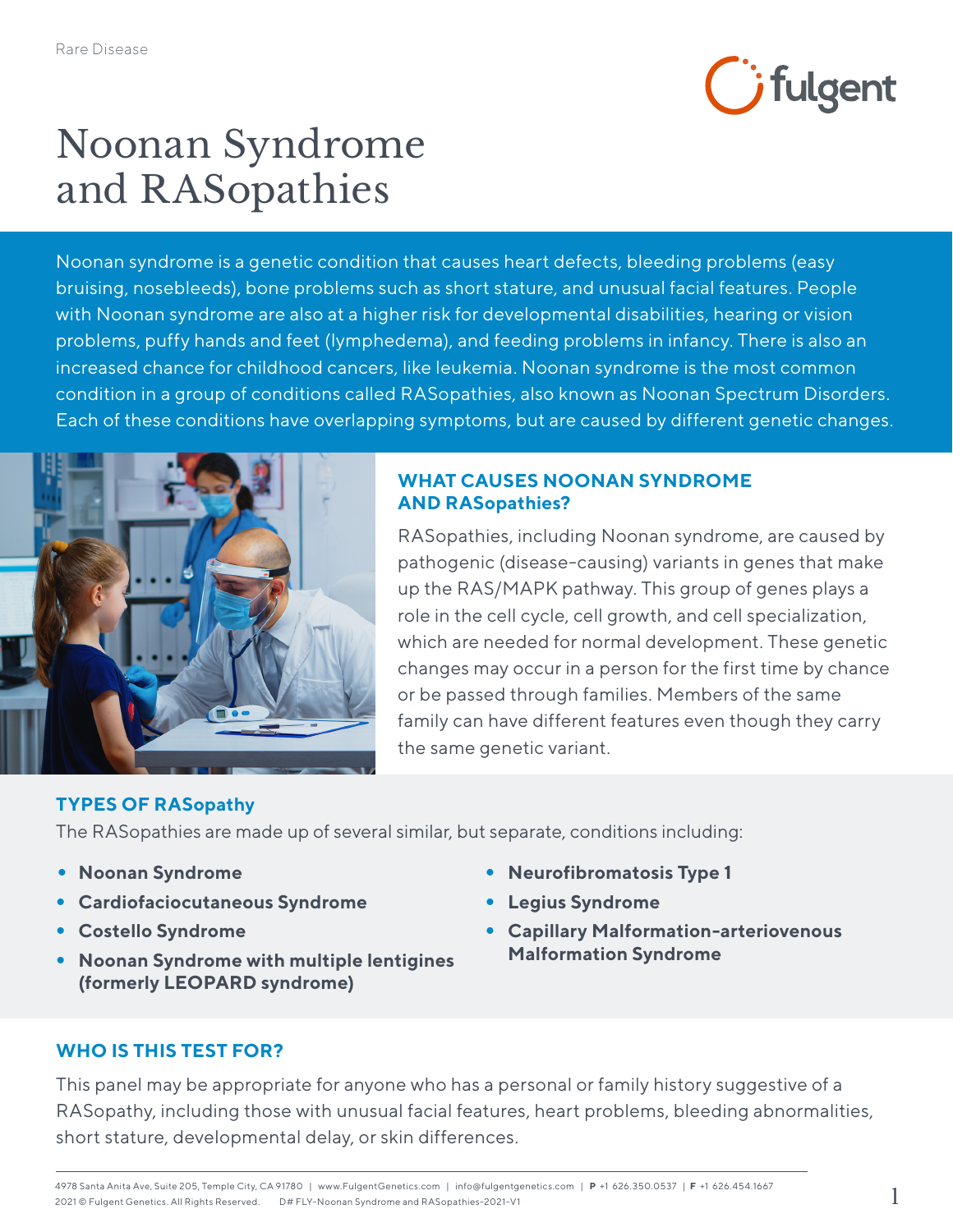

#### **BENEFITS OF GENETIC TESTING**

#### **Genetic testing for noonan syndrome and RASopathies:**

- Establish or confirm the appropriate diagnosis
- Identify risks for additional health-related symptoms
- Assist in modifying lifestyle changes, including diet and exercise
- Result in more personalized symptom management
- Inform family members about their own risk factors
- Connect patients to relevant resources & support
- Provide options for family planning

#### **RELATED PANELS**

Visit Fulgent website for most up-to-date list

**Congenital Heart Defect NGS Panel**

**Intellectual Disability NGS Panel**

**Autism NGS Panel Hypertrophic Cardiomyopathy NGS Panel**

#### **TEST SPECIFICATIONS**

#### **Acceptable Sample Requirements**

- Blood, two 4-mL EDTA tubes, lavender top
- Extracted DNA, 3 μg in EB buffer
- Buccal swab or saliva

**Turnaround Time** 3-5 weeks

**Coverage** ≥96% at 20x

**Reporting** VUS, likely pathogenic, and pathogenic variants

**Customization** Customizable gene list, VUS opt-out

### **GET CONNECTED**

**RASopathies Network -** [rasopathiesnet.org](https://rasopathiesnet.org/) **Noonan Syndrome Foundation -** [www.teamnoonan.org](https://www.teamnoonan.org/) **Costello Syndrome Family Network -** [costellosyndromeusa.org](https://costellosyndromeusa.org/) **CFC International -** [www.cfcsyndrome.org](https://www.cfcsyndrome.org/)

#### **REFERENCES**

- Allanson JE, Roberts AE. Noonan Syndrome. 2001 Nov 15 [Updated 2019 Aug 8]. In: Adam MP, Ardinger HH, Pagon RA, et al., editors. GeneReviews® [Internet]. Seattle (WA): University of Washington, Seattle; 1993-2021. Available from: [https://www.ncbi.nlm.nih.gov/books/NBK1124/.](https://www.ncbi.nlm.nih.gov/books/NBK1124/)
- MedlinePlus [Internet]. Bethesda (MD): National Library of Medicine (US); [updated 2021 Nov 29]. Noonan Syndrome; [updated 2020 Aug 18; reviewed 2018 June 01; cited 2021 Dec 7]. Available from: [https://medlineplus.gov/genetics/condition/noonan-syndrome/.](https://medlineplus.gov/genetics/condition/noonan-syndrome/)
- Rauen KA. The RASopathies. Annu Rev Genomics Hum Genet. 2013;14:355-69. Epub 2013 Jul 15. PMID: 23875798.